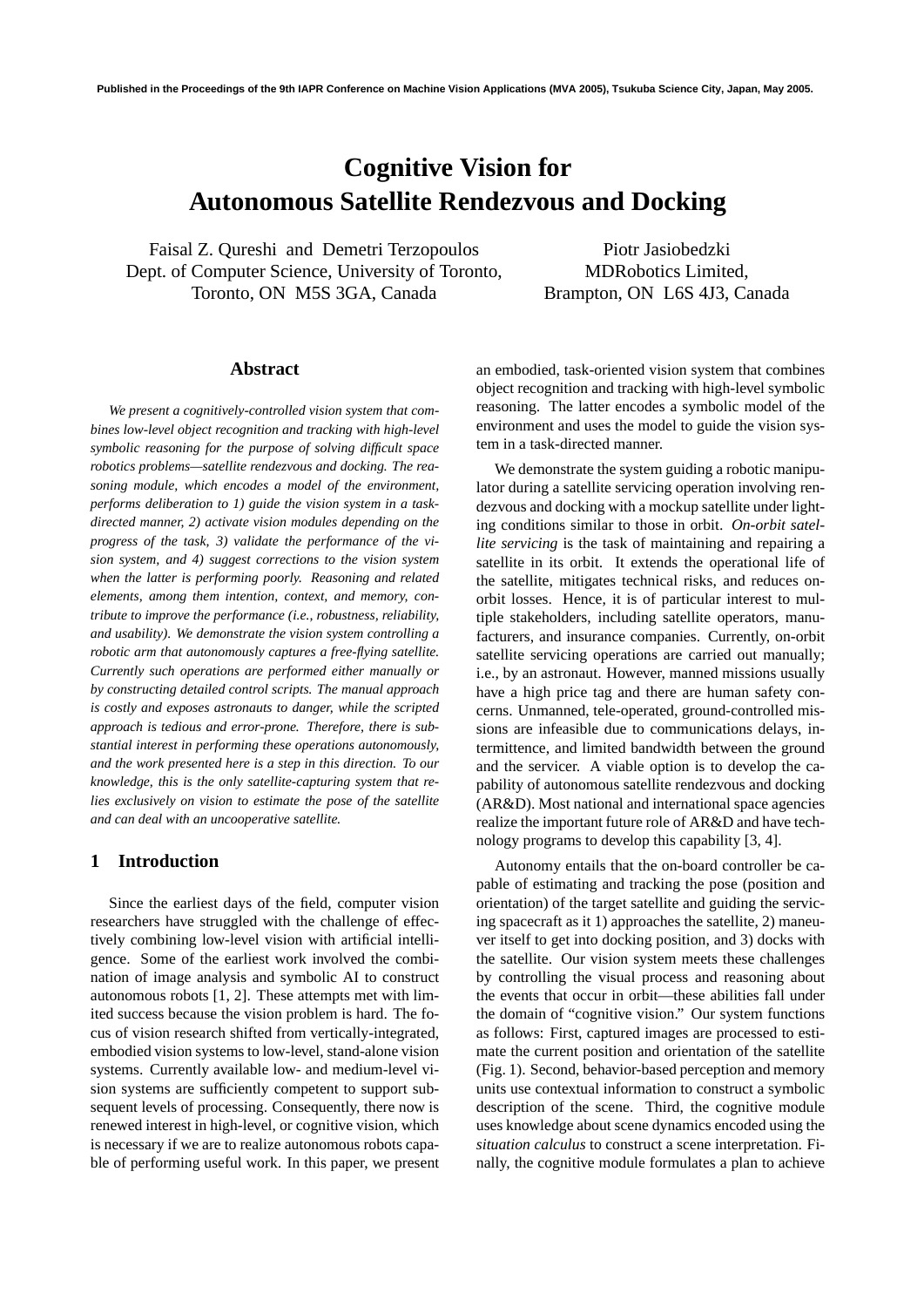

Figure 1: Images observed during satellite capture. The left and center images were captured using the shuttle bay cameras. The right image was captured by the end-effector camera. The center image shows the arm in hovering position prior to the final capture phase. The shuttle crew use these images during satellite rendezvous and capture to locate the satellite at a distance of approximately 100m, to approach it, and to capture it with the Canadarm—the shuttle manipulator.

the current goal. The scene description constructed in the third step provides a mechanism to verify the findings of the vision system. The ability to plan allows the system to handle unforeseen situations.

The performance of a cognitive vision system is closely tied to the capabilities of its components: lowlevel visual routines, short- and long-term memory processing, and symbolic reasoning. Reliable low-level visual routines are essential for meaningful higher-level processing. Early attempts at designing high-level vision systems failed precisely due to the lack of competent low-level visual algorithms. Consequently, the cognitive vision system described in this paper depends upon the reliable operation of the object recognition, tracking, and pose-estimation routines. The cognitive vision system is able to handle short-duration errors in the lowlevel visual routines, such as momentary loss of tracking, by using short-term memory facilities. It, however, can not accomplish the task when the low-level vision algorithms altogether fail to track the satellite, in which case the high-level routines aborts the mission. We have not proved the correctness of the reasoning module; however, it appears to meet the task requirements in practice: autonomous and safe satellite rendezvous and docking.

To our knowledge, the system described here is unique inasmuch as it is the only AR&D system that uses vision as its primary sensor and that can deal with an uncooperative target satellite. Other AR&D systems either deal with target satellites that communicate with the servicer craft about their heading and pose, or use other sensing aids, such as radars and geostationary position satellite systems [5].

## **1.1 Related Work**

The state of the art in space robotics is the Mars Exploration Rover, Spirit, that is now visiting Mars [6]. Spirit is primarily a tele-operated robot that is capable of taking pictures, driving, and operating instruments in response to commands transmitted from the ground. It lacks any cognitive or reasoning abilities. The most successful autonomous robot to date that has cognitive abilities is "Minerva," which takes visitors on tours through the Smithsonian's National Museum of American History; however, vision is not Minerva's primary sensor [7]. Minerva has a host of other sensors at its disposal including laser range finders and sonars. Such sensors are undesirable for space operations, which have severe weight/energy limitations.

A survey of work about constructing high-level descriptions from video is found in [8]. Knowledge modeling for the purposes of scene interpretation can either be hand-crafted [9] or automatic [10] (i.e., supported by machine learning). The second approach is not feasible for our application: It requires a large training set, which is difficult to gather in our domain, in order to ensure that the system learns all the relevant knowledge, and it is not always clear what the system has learnt. Scene descriptions constructed in [11] are richer than those in our system, and their construction approach is more sound; however, they do not use scene descriptions to control the visual process and formulate plans to achieve goals.

In the next section, we explain the object recognition and tracking module. Section 3 describes the high-level vision module. Section 4 describes the physical setup and presents results. Section 5 presents our conclusions.

## **2 Object Recognition and Tracking**

The object recognition and tracking module [12] processes images from a calibrated passive video camerapair mounted on the end-effector of the robotic manipulator and computes an estimate of the relative position and orientation of the target satellite. It supports medium and short range satellite proximity operations; i.e., approximately from 20m to 0.2m.

During the medium range operation, the vision system cameras view either the complete satellite or a significant portion of it (left image in Fig. 2), and the system relies on natural features observed in stereo images to estimate the motion and pose of the satellite. The medium range operation consists of the following three phases:

- In the first phase (model-free motion estimation), the vision system combines stereo and structurefrom-motion to indirectly estimate the satellite motion in the camera reference frame by solving for the camera motion, which is just the opposite of the satellite motion [13].
- The second phase (motion-based pose acquisition) performs binary template matching to estimate the pose of the satellite without using prior information [14]. It matches a model of the observed satellite with the 3D data produced by the last phase and computes a rigid transformation, generally comprising 3 translations and 3 rotations, that represent the relative pose of the satellite. The six degrees of freedom (DOFs) of the pose are solved in two steps.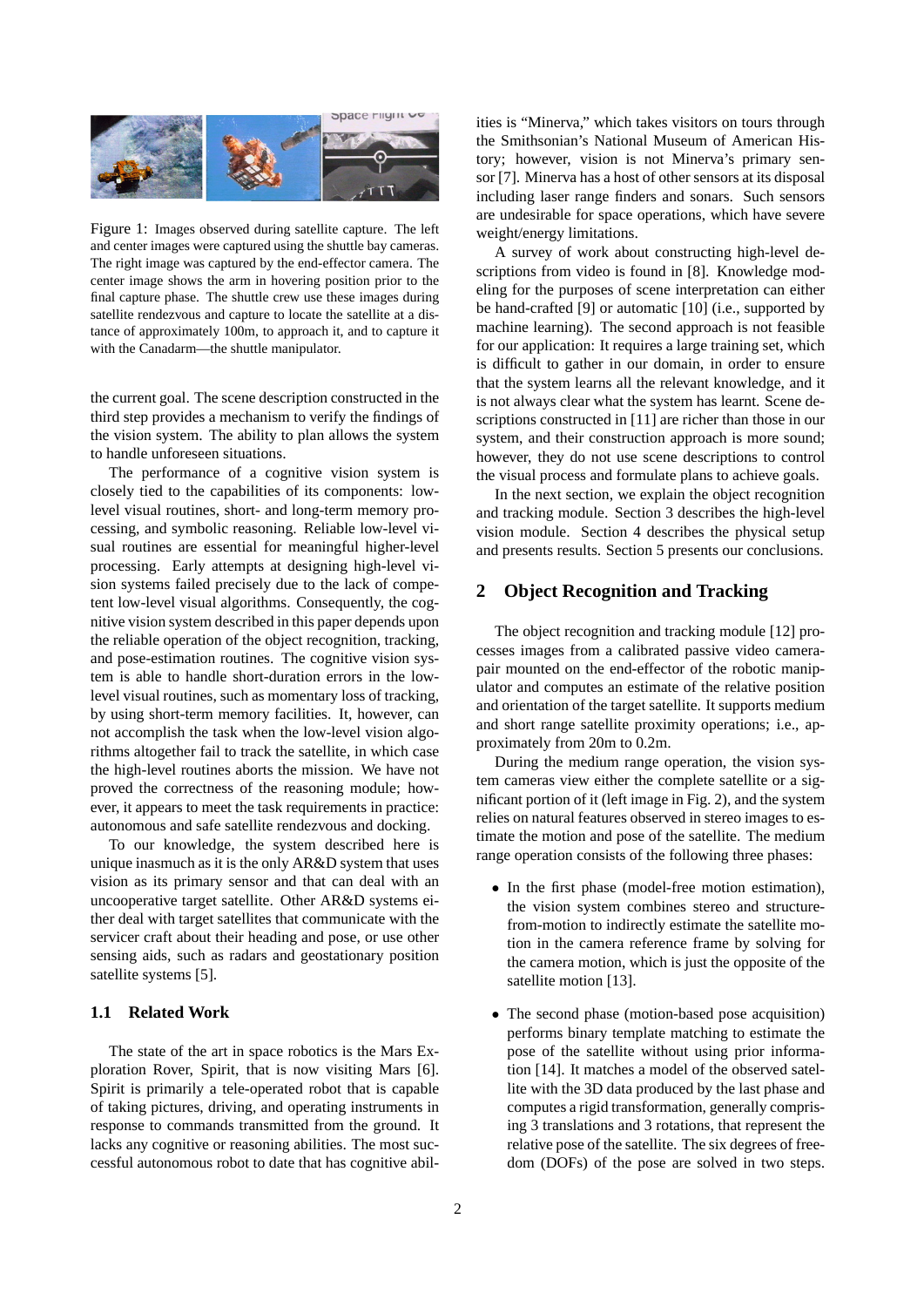

Figure 2: Images from a sequence recorded during an experiment (left image at 5m; right at 0.2m)

The first step, which is motivated by the observation that most satellites have an elongated structure, determines the major axis of the satellite. The second step solves the four unresolved DOFs—the rotation around the major axis and the three translations by an exhaustive 3D template matching over the remaining four DOFs.

• The last phase (model-based pose tracking) tracks the satellite with high precision and update rate by iteratively matching the 3D data with the model using a version of the iterative closest point algorithm [15]. This scheme does not match high-level features in the scene with the model at every iteration. This reduces its sensitivity to partial shadows, occlusion, and local loss of data caused by reflections and image saturation. Under normal operative conditions, model based tracking returns an estimate of the satellite's pose at 2Hz with an accuracy on the order of a few centimeters and a few degrees.

At close range, the target satellite is only partially visible and it can not be viewed simultaneously from both cameras (the center and right images in Fig. 2); hence, the vision system processes monocular images. The constraints on the approach trajectory ensure that the docking interface on the target satellite is visible from close range, so markers on the docking interface are used to determine the pose and attitude of the satellite efficiently and reliably at close range [12]. Here, visual features are detected by processing an image window centered around their predicted locations. These features are then matched against a model to estimate the pose of the satellite. The pose estimation algorithm requires at least 4 points to compute the pose. When more than four points are visible, sampling techniques choose the group of points that gives the best pose information. For the short range vision module, the accuracy is on the order of a fraction of a degree and 1mm right before docking.

The vision system can be configured on the fly depending upon the requirements of a specific mission. It provides commands to activate/initialize/deactivate a particular configuration. The vision system returns a 4x4 matrix that specifies the relative pose of the satellite, a value between 0 and 1 quantifying the confidence in that estimate, and various flags that describe the state of the vision system.

## **3 Cognitive Vision Controller**

The cognitive vision controller controls the image recognition and tracking module by taking into account several factors, including the current task, the current state of the environment, the advice from the symbolic reasoning module, and the characteristics of the vision module, including processing times, operational ranges, and noise. It consists of a behavior-based, reactive perception and memory unit and a high-level deliberative unit. The behavior-based unit acts as an interface between the detailed, continuous world of the vision system and the abstract, discrete world representation used by the cognitive controller. This design facilitates a vision controller whose decisions reflect both short-term and long-term considerations.

#### **3.1 Perception and Memory: Symbolic Scene Description**

The perception and memory unit performs many critical functions. First, it provides tight feedback loops between sensing and action that are required for reflexive behavior, such as closing the cameras' shutters when detecting strong glare in order to prevent harm. Second, it corroborates the readings from the vision system by matching them against the internal world model. Third, it maintains an abstracted world state (AWS) that represents the world at a symbolic level and is used by the deliberative module. Fourth, it resolves the issues of perception delays by projecting the internal world model at the current instant. Fifth, it performs sensor fusion to combine information from multiple sensors; e.g., when the vision system returns multiple estimates of the satellite's pose. Finally, it ensures that the internal mental state reflects the effects of egomotion and the passage of time.

At each instant, the perception unit receives the most current information from the active vision configurations and computes an estimate of the satellite position and orientation. In doing so, it takes into account contextual information, such as the current task, the predicted distance from the satellite, the operational ranges of various vision configurations, and the confidence values returned by the active configurations. An  $\alpha\beta$  tracker then validates and smoothes the computed pose. Validation is done by comparing the new pose against the predicted pose using an adaptive threshold.

The servicer craft sees its environment egocentrically. The memory center constantly updates the internal world representation to reflect the current position, heading, and speed of the robot. It also ensures that, in the absence of new readings from the perception center, the confidence in the world state should decrease with time. The reactive module requires detailed sensory information, whereas the deliberative module deals with abstract features about the world. The memory center filters out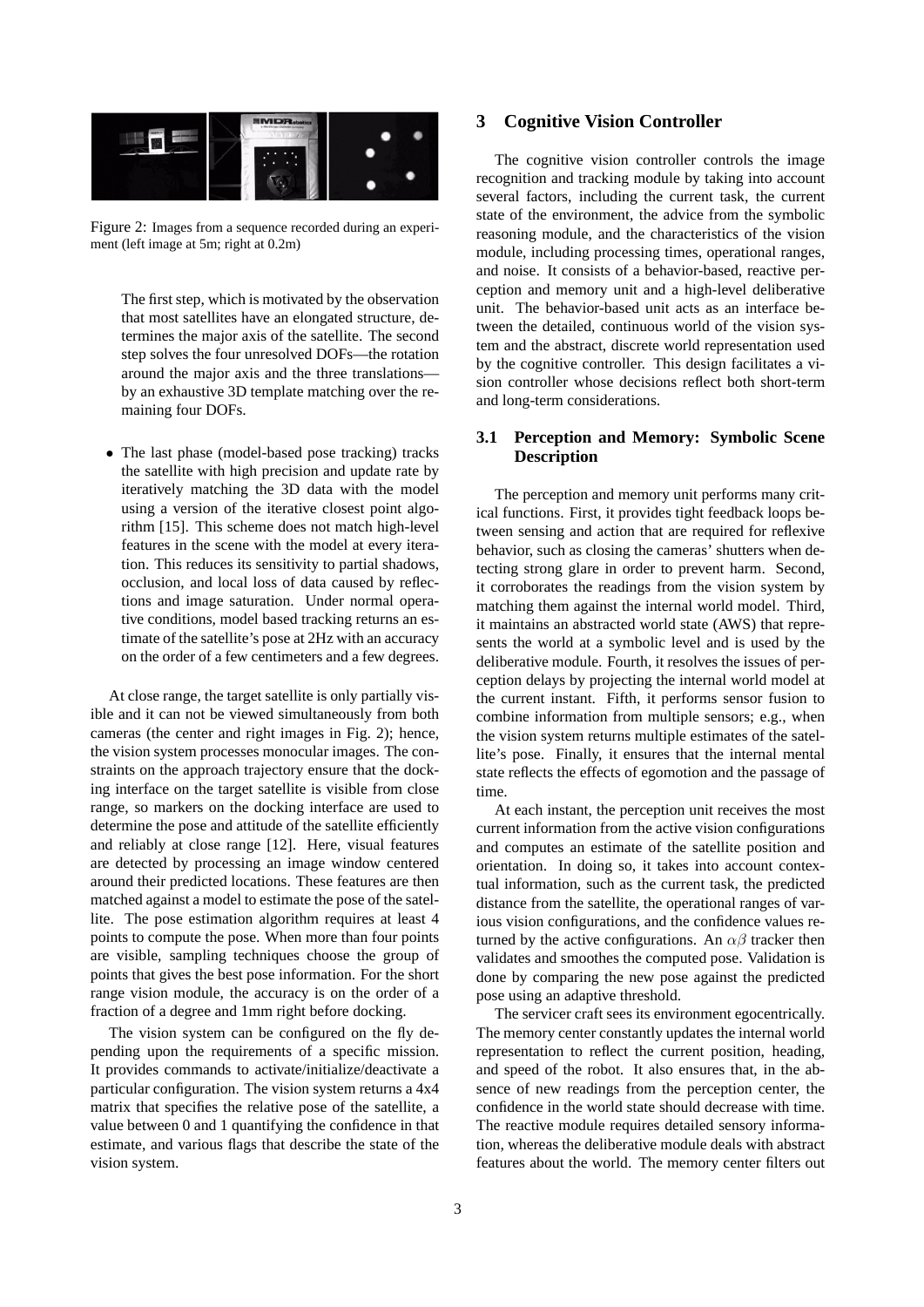unnecessary details from the sensory information and generates the AWS which describes the world symbolically.

## **3.2 Symbolic Reasoning: Planning and Scene Interpretation**

The symbolic reasoning module constructs plans to accomplish goals and to explain the changes in the AWS. The plan that best explains the evolution of the AWS is an interpretation of the scene, as it consists of events that might have happened to bring about the changes in the AWS. The cognitive vision system monitors the progress of the current task by examining the AWS, which is maintained in real-time by the perception and memory module. Upon encountering an undesirable situation, the reasoning module tries to explain the errors by constructing an interpretation. If the reasoning module successfully finds a suitable interpretation, it suggests appropriate corrective steps; otherwise, it suggests the default procedure for handling anomalous situations.

The current prototype consists of two planners: Planner A specializes in the satellite capturing task and Planner B monitors the abstracted world state and detects and resolves undesirable situations. We have developed the planners in GOLOG, which is an extension of the *situation calculus* [16]. GOLOG uses logical statements to maintain an internal world state (fluents) and describe what actions an agent can perform (primitive action predicates), when these actions are valid (precondition predicates), and how these actions affect the world (successor state predicates). GOLOG provides high-level constructs, such as procedure calls, conditionals, loops, and non-deterministic choice, to specify complex procedures that model an agent and its environment. The logical foundations of GOLOG enable us to prove plan correctness properties, which is desirable.

The planners cooperate to achieve the goal—safely capturing the satellite. The two planners interact through a plan execution and monitoring unit [17] to avoid the undesirable artifacts of their interactions. Upon receiving a new "satellite capture task" from the ground station, the plan execution and monitoring module activates Planner A, which generates a plan that transforms the current state of the world to the goal state—a state where the satellite is secured. Planner B, on the other hand, is only activated when the plan execution and monitoring module detects a problem, such as a sensor failure. Planner B generates all plans that will transform the last known "good" world state to the current "bad" world state. Next, it determines the most likely cause for the current fault by considering each plan in turn (Algorithm 3.2. After identifying the cause, Planner B suggests corrections. In the current prototype, corrections consist of "*abort mission*," "*retry immediately*," and "*retry after a random interval of time*" (the task is aborted if the total time exceeds the maximum allowed

time for the current task). Finally, after the successful handling of the situation, Planner A resumes.

Find the most likely reason for the fault [1] Construct plans that account for the current error conditions by using the knowledge encoded within the error model. Sort these plans in ascending order according to their length. We do not consider the default plan, which usually has a length of 1. For example, the plan "aBadCamera" in Fig. 3. Plans Simulate plan execution; this consists of querying the perception and memory unit, e.g., to determine whether or not the Sun is in front of the cameras. The execution is successful. The current plan is the most likely explanation. Break No explanation is found The default plan is the most likely explanation. Generate a solution based on the current explanation; this requires another round of reasoning. The solution corrects the problem Keep doing the current task. Abort the current task and ask for user assistance.

## **4 Results**

We have tested the cognitive vision controller in a simulated virtual environment and in a physical lab environment that faithfully reproduces the illumination conditions of the space environment—strong light source, very little ambient light, and harsh shadows. The physical setup consisted of the MDRobotics Ltd. proprietary "Reusable Space Vehicle Payload Handling Simulator," comprising two Fanuc robotic manipulators and the associated control software. One robot with the camera stereo pair mounted on its end effector acts as the servicer. The other robot carries a grapple fixture-equipped satellite mockup and exhibits realistic satellite motion.

The cognitive vision controller met its requirements; i.e., safely capturing the satellite using vision-based sensing (see Fig. 2 for the kind of images used), while handling anomalous situations. We performed 800 test runs in the simulated environment and over 25 test runs on the physical robots. The controller never jeopardized its own safety or that of the target satellite. It gracefully recovered from sensing errors. In most cases, it was able to guide the vision system to re-acquire the satellite by identifying the cause and initiating a suitable search pattern. In situations where it could not resolve the error, it safely parked the manipulator and informed the ground station of its failure.

#### **5 Conclusion**

Future applications of computer vision will require more than just low-level vision; they will also have a high-level AI component to guide the vision system in a task-directed and deliberative manner, diagnose sensing problems, and suggest corrective steps. Also, an ALife inspired, reactive module that implements computational models of attention, context, and memory can act as the interface between the vision system and the symbolic reasoning module. We have demonstrated such a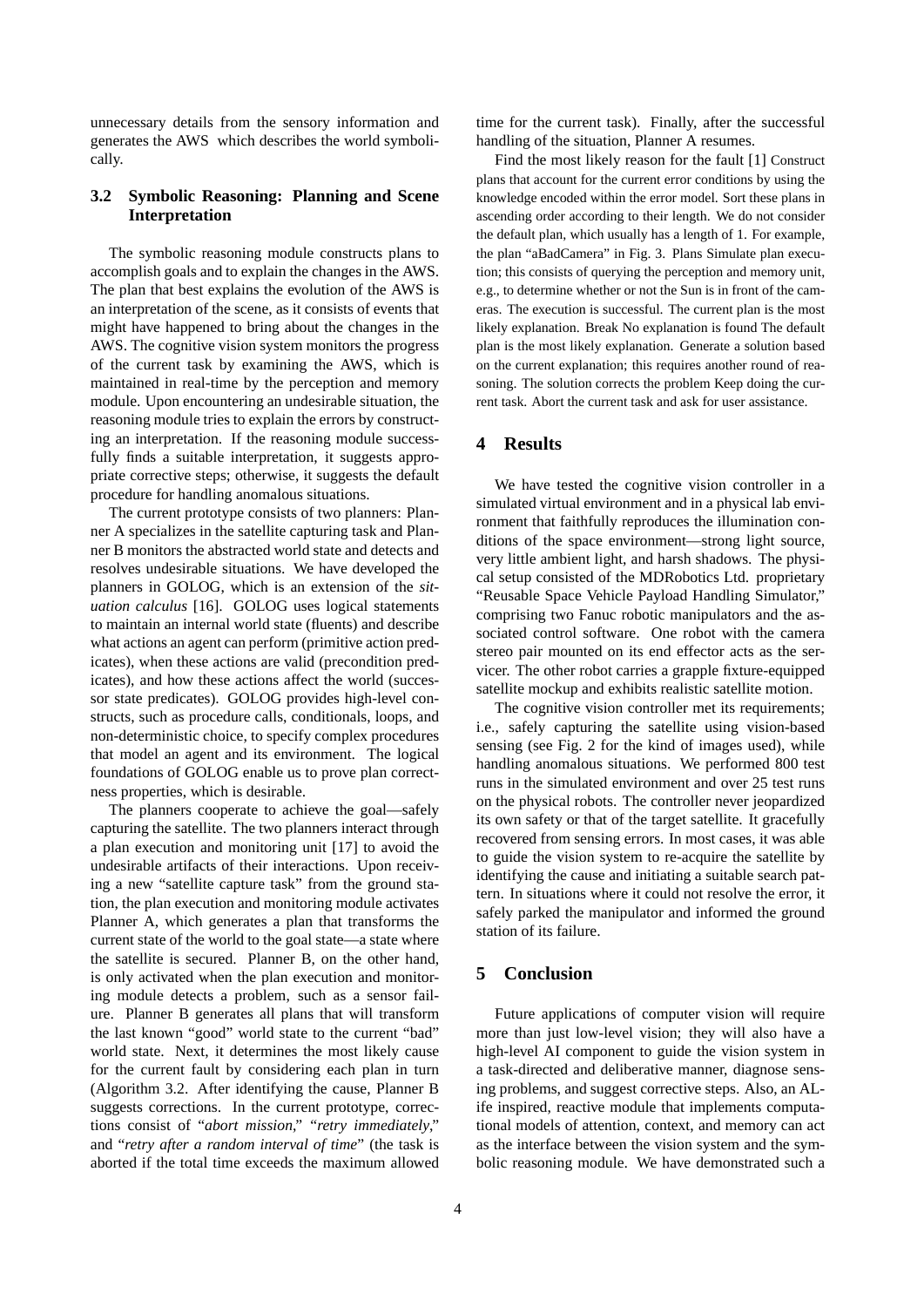| Actions                                                                                                                                                                    | <b>Fluents</b>                                                                                                                         |                                                                                                                                                                                                                                                                                                                                                                                                                                                 |                                                                                                                                                                                                                               |
|----------------------------------------------------------------------------------------------------------------------------------------------------------------------------|----------------------------------------------------------------------------------------------------------------------------------------|-------------------------------------------------------------------------------------------------------------------------------------------------------------------------------------------------------------------------------------------------------------------------------------------------------------------------------------------------------------------------------------------------------------------------------------------------|-------------------------------------------------------------------------------------------------------------------------------------------------------------------------------------------------------------------------------|
| aTurnon()<br>$a$ Latch $( )$<br>$aError$ Handle $()$<br>aSensor( , )<br>aSearch()<br>aMonitor<br>aAlign<br>aContact<br>$aGo($ , , $)$<br>aSatAttCtrl()<br>aCorrectSatSpeed | fStatus<br>fLatch<br>fSensor<br>fError<br>fSatPos<br>fSatPosConf<br>fSatCenter<br>fSatAlign<br>fSatSpeed<br>fSatAttCtrl<br>fSatContact | Initial State:<br>$f$ Status(off), fLatch(unarmed), fSensor(all, off),<br>fSatPos(medium), fSatPosConf(no), fSatCenter(no), fAliqn(no),<br>fSatAttCtrl(on), fSatContact(no), fSatSpeed(yes), fError(no)<br>Goal State:<br>fSatContact(yes)<br>The Plan:<br>aTurnon(on), aSensor(medium, on), aSearch(medium), aMonitor,<br>aGo(medium, near, vis), aSensor(short, on), aSensor(medium, off),<br>aAlign, aLatch(arm), aSatAttCtrl(off), aContact |                                                                                                                                                                                                                               |
| aBadCamera<br>aSelfShadow<br>aGlare<br>aSun()<br>aRange()                                                                                                                  | fSatPosConf<br>fSun<br>fRange                                                                                                          | Initial State:<br>fRange (unknown),<br>fSun(unknown),<br>fSatPosConf (yes)<br>Goal State: fSatConf(no)                                                                                                                                                                                                                                                                                                                                          | Explanation 1: aBadCamera (Default)<br>Solution 1: aRetry<br>Explanation 2: aSun(front), aGlare<br>Solution 2: a Abort<br>Explanation 3: aRange (near),<br>aSun(behind), aSelfShadow<br>Solution 3: aRetryAfterRandomInterval |

Figure 3: Example plans generated by Planner A and Planner B.



Figure 4: The chaser robot captures the satellite using vision in harsh lighting conditions like those in orbit.

system within the context of space robotics. Our practical vision system interfaces object recognition and tracking with classical AI through a behavior-based perception and memory unit, and it successfully performs the complex task of autonomously capturing a free-flying satellite in harsh environmental conditions. After receiving a single high-level "dock" command, the system successfully captured the target satellite in most of our tests, while handling anomalous situations using its reactive and reasoning abilities.

## **Acknowledgments**

The authors acknowledge the valuable technical contributions of R. Gillett, H.K. Ng, S. Greene, J. Richmond, Dr. M. Greenspan, M. Liu, and A. Chan. This work was funded by MD Robotics Limited and Precarn Associates.